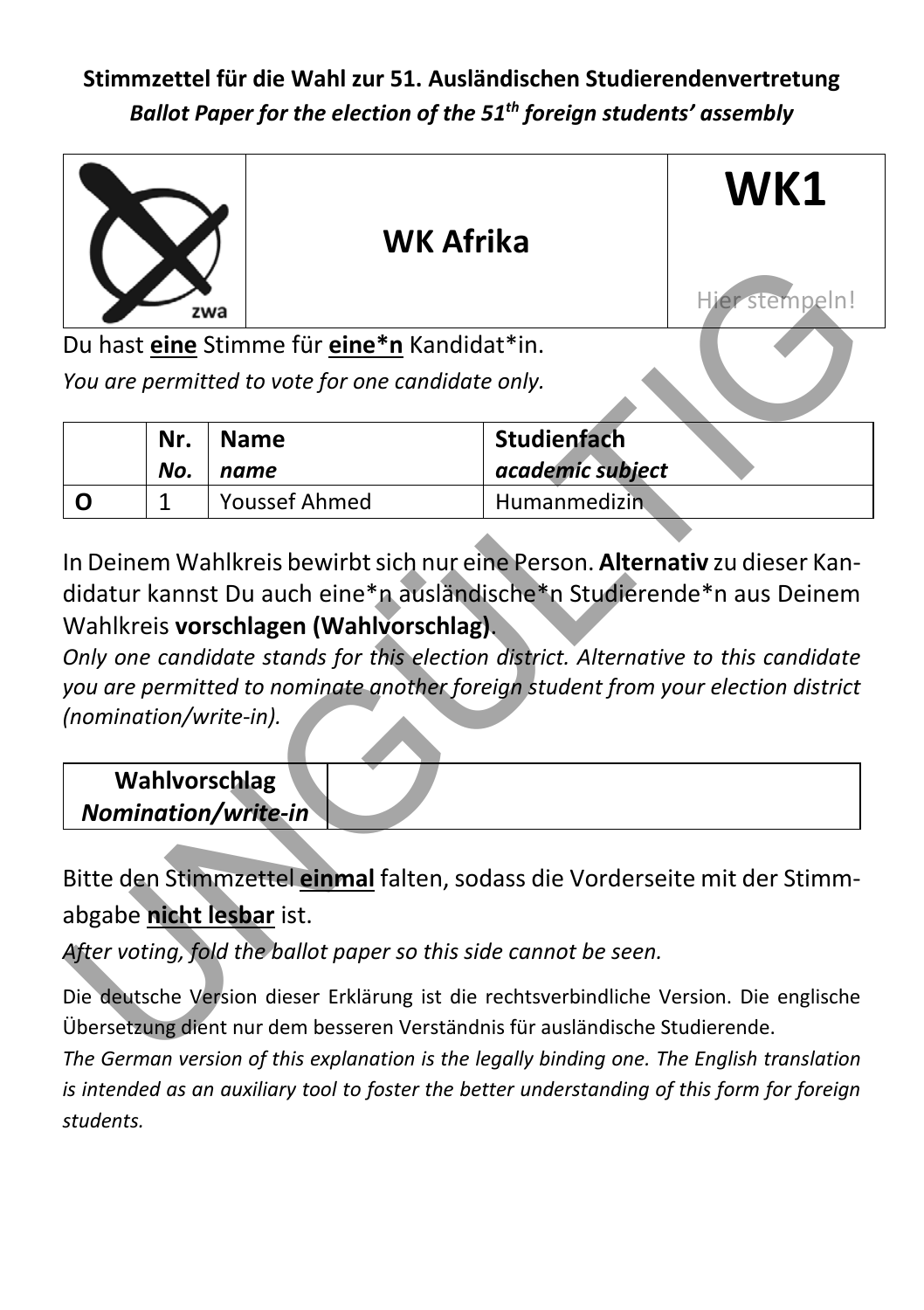

|                                                                                                                                                                                                                                                                                                                                                                                                                                                        |                                             | zwa                                               |                     | Hier stempeln! |  |  |
|--------------------------------------------------------------------------------------------------------------------------------------------------------------------------------------------------------------------------------------------------------------------------------------------------------------------------------------------------------------------------------------------------------------------------------------------------------|---------------------------------------------|---------------------------------------------------|---------------------|----------------|--|--|
|                                                                                                                                                                                                                                                                                                                                                                                                                                                        | Du hast eine Stimme für eine*n Kandidat*in. |                                                   |                     |                |  |  |
|                                                                                                                                                                                                                                                                                                                                                                                                                                                        |                                             | You are permitted to vote for one candidate only. |                     |                |  |  |
|                                                                                                                                                                                                                                                                                                                                                                                                                                                        | Nr.                                         | <b>Name</b>                                       | <b>Studienfach</b>  |                |  |  |
|                                                                                                                                                                                                                                                                                                                                                                                                                                                        | No.                                         | name                                              | academic subject    |                |  |  |
| O                                                                                                                                                                                                                                                                                                                                                                                                                                                      | $\mathbf{1}$                                | Salam Badreih                                     | Humanmedizin        |                |  |  |
| Ο                                                                                                                                                                                                                                                                                                                                                                                                                                                      | 2                                           | Abdullah Al-Halilah                               | Medizin             |                |  |  |
| 0                                                                                                                                                                                                                                                                                                                                                                                                                                                      | 3                                           | <b>Amir Alhalis</b>                               | Medizin             |                |  |  |
| Ο                                                                                                                                                                                                                                                                                                                                                                                                                                                      | 4                                           | Ibrahim Algalal                                   | Humanmedizin        |                |  |  |
| O                                                                                                                                                                                                                                                                                                                                                                                                                                                      | 5                                           | Ahrang Kim                                        | Social Anthropology |                |  |  |
| In Deinem Wahlkreis bewerben sich nur vier Personen. Alternativ zu diesen Kan-<br>didaturen kannst Du auch eine*n ausländische*n Studierende*n aus Deinem<br>Wahlkreis vorschlagen (Wahlvorschlag).<br>Only four candidates stand for this election district. Alternative to these candidates you are<br>permitted to nominate another foreign student from your election district (nomina-<br>tion/write-in).<br>Wahlvorschlag<br>Nomination/write-in |                                             |                                                   |                     |                |  |  |
| Bitte den Stimmzettel einmal falten, sodass die Vorderseite mit der Stimmabgabe<br>nicht lesbar ist.<br>After voting, fold the ballot paper so this side cannot be seen.                                                                                                                                                                                                                                                                               |                                             |                                                   |                     |                |  |  |

| Wahlvorschlag       |  |
|---------------------|--|
| Nomination/write-in |  |
|                     |  |

#### Bitte den Stimmzettel **einmal** falten, sodass die Vorderseite mit der Stimmabgabe **nicht lesbar** ist.

*After voting, fold the ballot paper so this side cannot be seen.*

Die deutsche Version dieser Erklärung ist die rechtsverbindliche Version. Die englische Übersetzung dient nur dem besseren Verständnis für ausländische Studierende.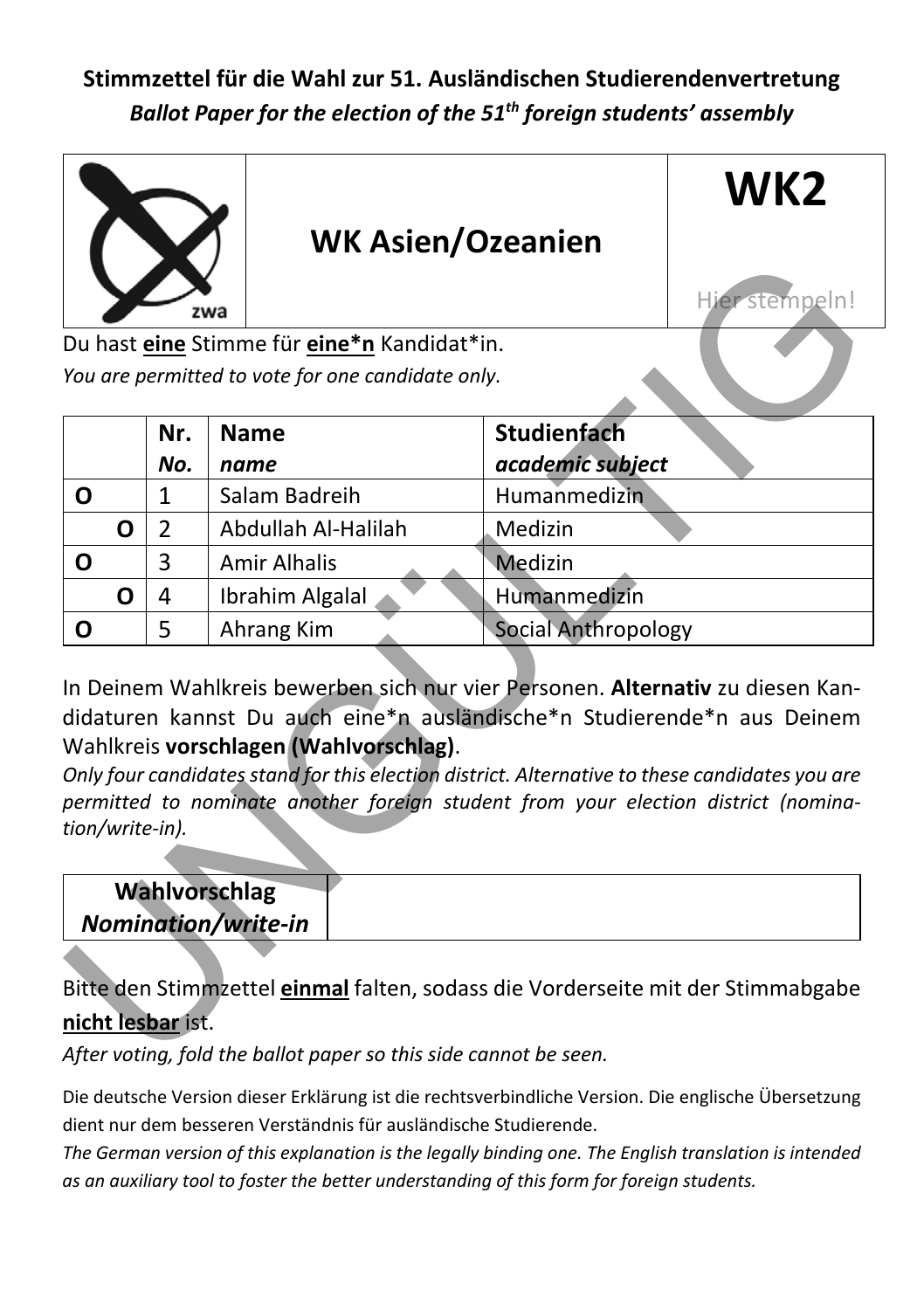

|                          |                     |     | Mittelamerika                                                                                                                                                                                                                                                                               |                    |                                   |
|--------------------------|---------------------|-----|---------------------------------------------------------------------------------------------------------------------------------------------------------------------------------------------------------------------------------------------------------------------------------------------|--------------------|-----------------------------------|
|                          |                     | zwa |                                                                                                                                                                                                                                                                                             |                    | Hier stempeln!                    |
|                          |                     |     | Du hast <i>eine</i> Stimme für <i>eine*n</i> Kandidat*in.                                                                                                                                                                                                                                   |                    |                                   |
|                          |                     |     | You are permitted to vote for one candidate only.                                                                                                                                                                                                                                           |                    |                                   |
|                          | Nr.                 |     | <b>Name</b>                                                                                                                                                                                                                                                                                 | <b>Studienfach</b> |                                   |
|                          | No.                 |     | name                                                                                                                                                                                                                                                                                        | academic subject   |                                   |
| O                        | 1                   |     | Renata Oliveira Araujo                                                                                                                                                                                                                                                                      | LL.M               | Master Deutschrecht für Ausländer |
| (nomination/write-in).   | Wahlvorschlag       |     | didatur kannst Du auch eine*n ausländische*n Studierende*n aus Deinem<br>Wahlkreis vorschlagen (Wahlvorschlag).<br>Only one candidate stands for this election district. Alternative to this candidate<br>you are permitted to nominate another foreign student from your election district |                    |                                   |
|                          | Nomination/write-in |     |                                                                                                                                                                                                                                                                                             |                    |                                   |
| abgabe nicht lesbar ist. |                     |     | Bitte den Stimmzettel einmal falten, sodass die Vorderseite mit der Stimm-<br>After voting, fold the ballot paper so this side cannot be seen.                                                                                                                                              |                    |                                   |
|                          |                     |     | Die deutsche Version dieser Erklärung ist die rechtsverbindliche Version. Die englische<br>Übersetzung dient nur dem besseren Verständnis für ausländische Studierende.                                                                                                                     |                    |                                   |

| <b>Wahlvorschlag</b> |  |
|----------------------|--|
| Nomination/write-in  |  |
|                      |  |

Die deutsche Version dieser Erklärung ist die rechtsverbindliche Version. Die englische Übersetzung dient nur dem besseren Verständnis für ausländische Studierende.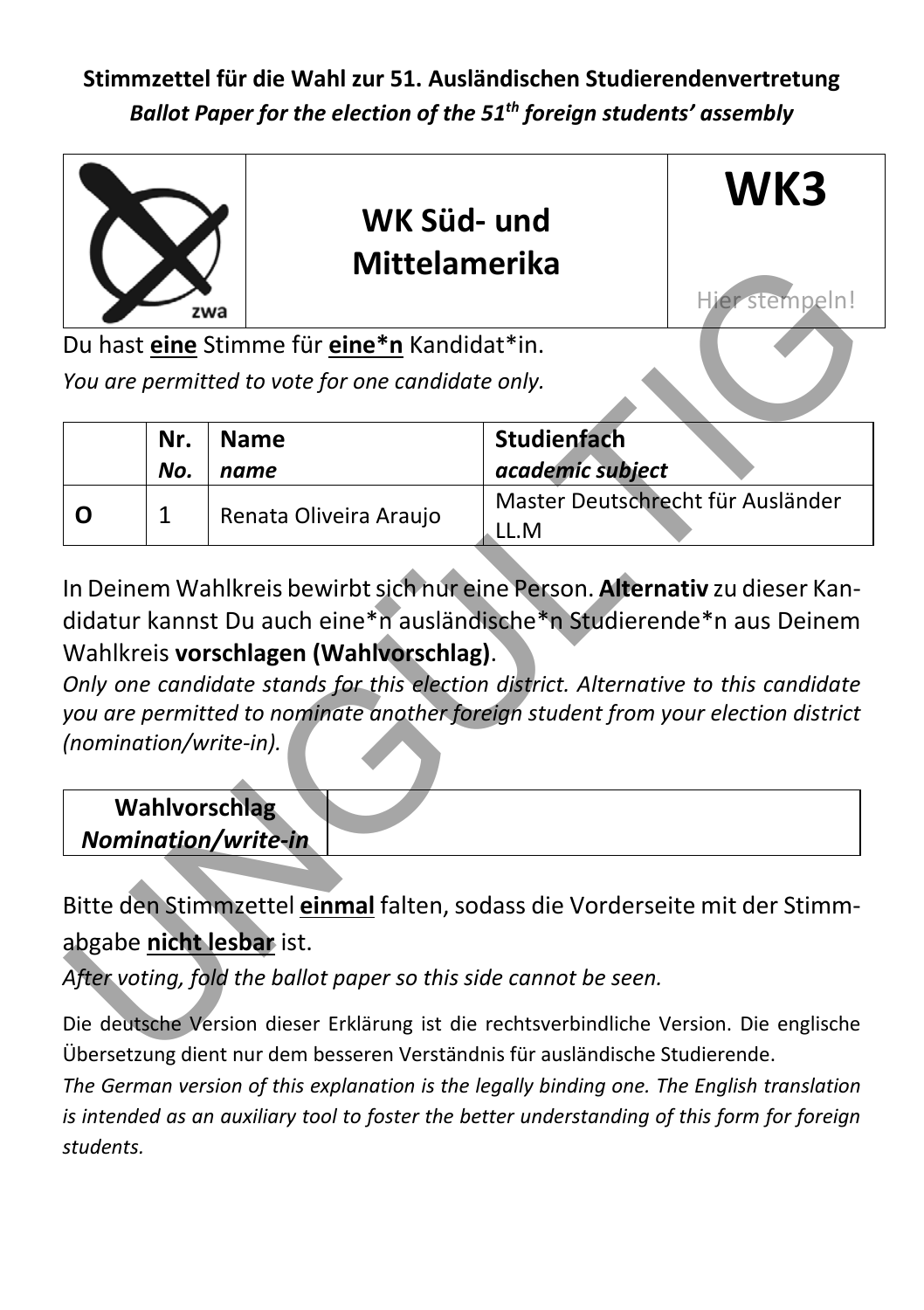

|                                                                                                                                                                                                                                                                            |     | zwa | sonstige Staaten                                                                                                                                                       |                    | Hier stempeln! |  |
|----------------------------------------------------------------------------------------------------------------------------------------------------------------------------------------------------------------------------------------------------------------------------|-----|-----|------------------------------------------------------------------------------------------------------------------------------------------------------------------------|--------------------|----------------|--|
|                                                                                                                                                                                                                                                                            |     |     | Du hast <i>eine</i> Stimme für <i>eine*n</i> Kandidat*in.                                                                                                              |                    |                |  |
|                                                                                                                                                                                                                                                                            |     |     | You are permitted to vote for one candidate only.                                                                                                                      |                    |                |  |
|                                                                                                                                                                                                                                                                            | Nr. |     | <b>Name</b>                                                                                                                                                            | <b>Studienfach</b> |                |  |
|                                                                                                                                                                                                                                                                            | No. |     | name                                                                                                                                                                   | academic subject   |                |  |
| O                                                                                                                                                                                                                                                                          | 1   |     | Kalina Kuncheva                                                                                                                                                        | Pharmazie          |                |  |
| Ο                                                                                                                                                                                                                                                                          | 2   |     | Gianluca Cintio                                                                                                                                                        |                    |                |  |
| aus Deinem Wahlkreis vorschlagen (Wahlvorschlag).<br>Only two candidates stand for this election district. Alternative to these candidates<br>you are permitted to nominate another foreign student from your election district<br>(nomination/write-in).<br>Wahlvorschlag |     |     |                                                                                                                                                                        |                    |                |  |
|                                                                                                                                                                                                                                                                            |     |     |                                                                                                                                                                        |                    |                |  |
| Nomination/write-in<br>abgabe nicht lesbar ist.                                                                                                                                                                                                                            |     |     | Bitte den Stimmzettel einmal falten, sodass die Vorderseite mit der Stimm-<br>After voting, fold the ballot paper so this side cannot be seen.                         |                    |                |  |
|                                                                                                                                                                                                                                                                            |     |     | Die deutsche Version dieser Erklärung ist die rechtsverbindliche Version. Die englische<br>Ühorsetzung dient nur dem hesseren Verständnis für ausländische Ctudierende |                    |                |  |

| Wahlvorschlag<br>Nomination/write-in |  |
|--------------------------------------|--|
|                                      |  |

Die deutsche Version dieser Erklärung ist die rechtsverbindliche Version. Die englische Übersetzung dient nur dem besseren Verständnis für ausländische Studierende.